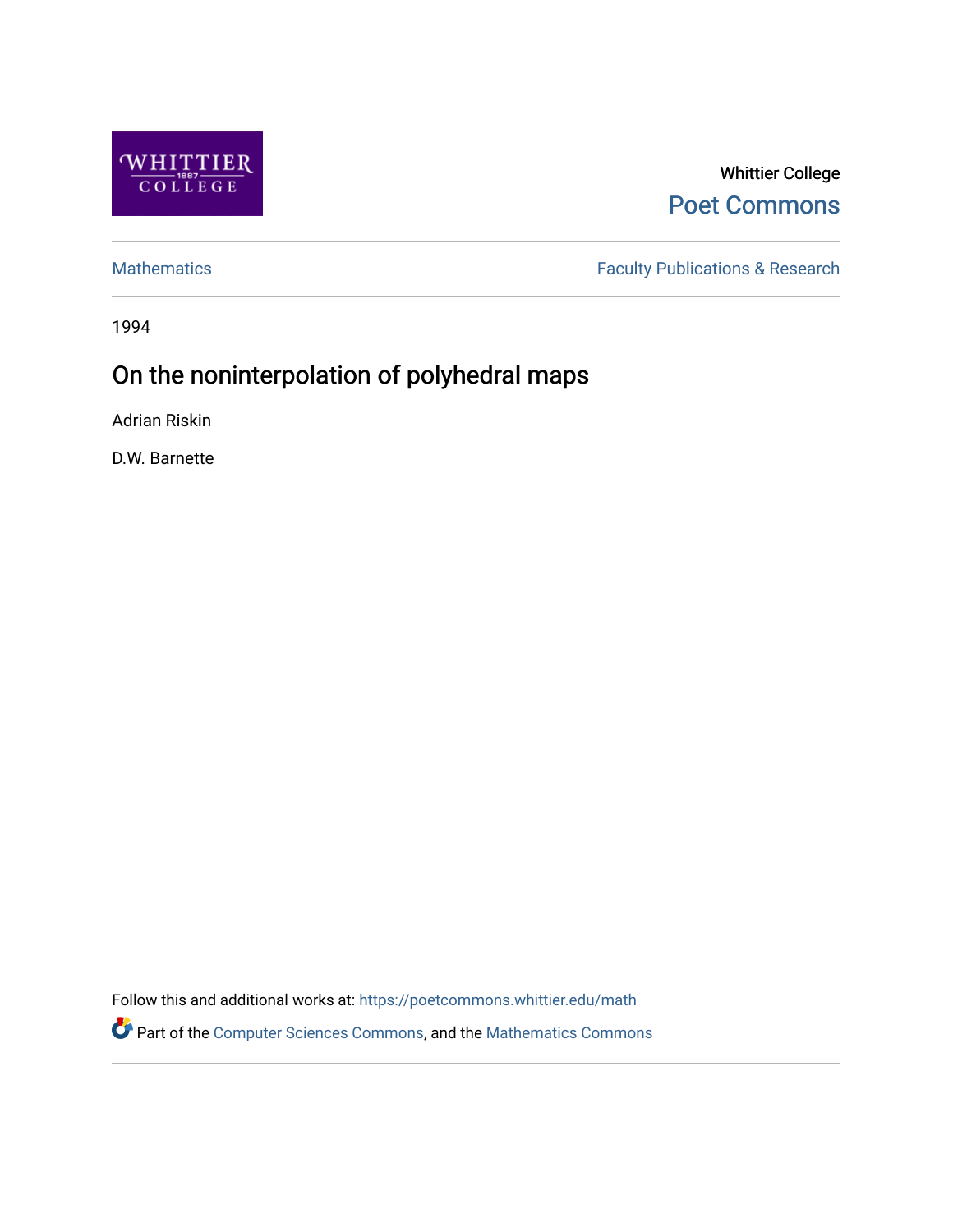

ELSEVIER Discrete Mathematics 131 (1994) 211-219

### **DISCRETE** MATHEMATICS

## On the noninterpolation of polyhedral maps

Adrian Riskin<sup>a,\*</sup>, D.W. Barnette<sup>b</sup>

*"Department qf' Mathematics, Northern Arizona University, Flagstaff, AZ 86011, USA bDepartment qf Mathematics, University of California, Davis, CA 95616, USA* 

Received 13 October 1991; revised 9 March 1992

#### **Abstract**

In this paper we show that if attention is restricted to polyhedral embeddings of graphs, no theorem analogous to the Duke interpolation theorem for 2-cell embeddings is true. We alsg. give two interesting classes of graphs: (i) a class in which the members have polyhedral embeddings in the torus and also in orientable manifolds of arbitrarily high genus, (ii) and another in which the members have polyhedral embeddings in the projective plane and also in orientable and nonorientable manifolds of arbitrarily low Euler characteristic.

#### **1. Introduction**

A well-known theorem of Duke states that if a graph has 2-cell embeddings in the orientable manifolds of genera *m* and n, then G has a 2-cell embedding in the orientable manifold of genus i for each *i* between *m* and n [3]. We consider polyhedral embeddings of graphs in orientable manifolds, and show that in contrast to Duke's theorem, a graph can have polyhedral embeddings in manifolds of genera *m* and n without having polyhedral embeddings in all of the manifolds of genus between *m* and *n.* We also consider an interesting class of graphs which have polyhedral embeddings in the projective plane, and also in manifolds, both orientable and nonorientable, of arbitrarily low Euler characteristic.

#### 2. **Definitions and notation**

By a *manifold we* shall mean any 2-dimensional compact manifold without boundary. We assume throughout that our graphs have no 2-valent vertices, as this does not

<sup>\*</sup>Corresponding author.

<sup>0012-365</sup>X/94/\$07.00 © 1994—Elsevier Science B.V. All rights reserved SSDI 0012-365X(92)00543-P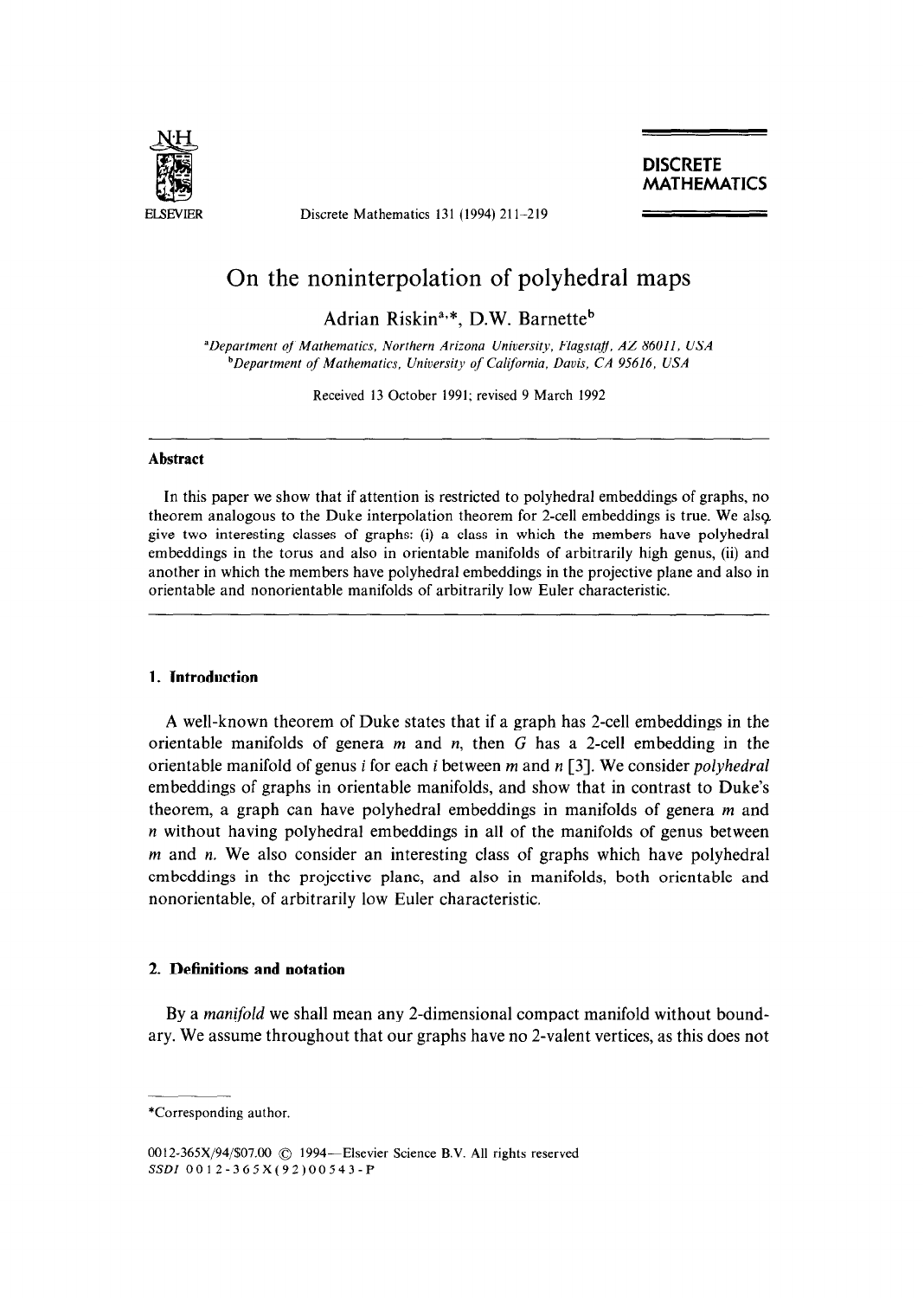affect the embeddings of the graph. If a graph G is embedded in a manifold *M* then the closures of the connected components of *M-G* will be called the **faces** of G. When there is no possibility of ambiguity we shall also use the term face for its bounding circuit.

An embedding of a graph G in a manifold is a *closed 2-cell embedding* provided that each face is a closed 2-cell. If in addition, in G the intersection of two faces is either empty, a vertex, or an edge, then we say that the embedding is *polyhedral.* Note that this is equivalent to saying that the intersection of each two faces is connected. In this case, we say that the faces of G meet *properly.* A polyhedral embedding of a graph in a manifold *M* will be called a *polyhedral map* (in *M).* 

A *circuit* in G is a sequence of vertices  $v_1, \ldots, v_n$  such that  $v_i$  and  $v_{i+1}$  are joined by an edge for  $1 \le i \le n-1$  and  $v_n$  and  $v_1$  are joined by an edge. We call a circuit in G *simple* provided that each  $v_i$  appears only once in the sequence. A circuit C in graph G is a *separating circuit* if and only if it has a diagonal (i.e. an edge not on C whose endpoints lie on C) or G-C is disconnected; otherwise, C is *nonseparating.* 

A simple circuit in a graph embedded in a manifold *M* is called *planar* if and only if it bounds a cell that is a subset of *M.* Simple circuits that do not bound such cells are called *nonplanar.* A *path* is a sequence of vertices  $v_1, \ldots, v_n$  such that  $v_i$  and  $v_{i+1}$  are joined by an edge for  $1 \le i \le n - 1$ . If each  $v_i$  appears only once in the sequence then P is a *simple path.* 

#### 3. **Examples**

**Theorem 3.1.** *There exist polyhedral embeddings of graphs in orientable manifolds of arbitrarily high genus that also have polyhedral embeddings in the torus.* 

**Proof.** We begin with a family of maps on the torus, for which all faces are 4-sided and all vertices are 4-valent, called the  $n \times m$  picture frames (see Fig. 1). The graph of the *n x m* picture frame is the Cartesian product of the simple circuit of length *n* with the simple circuit of length *m*. We refer to the *n* circuits of length *m* as  $r_1, \ldots, r_n$  and the *m* circuits of length *n* as  $s_1, \ldots, s_m$ . Collectively, these circuits are known as the *meridians* of the graph.

Let *T* be a  $2n \times 2m$  picture frame. We construct a manifold *M* by taking the faces of *M* to be alternating faces of *T* (checkerboard fashion, as shown by the shaded faces in Fig. 1) and cells that span the circuits  $r_1, \ldots, r_{2n}$  and  $s_1, \ldots, s_{2m}$ . Each edge of T lies on exactly two of these faces of *M.* Each vertex of *T* lies in exactly four of these faces and the union of these four faces is a cell. Thus, *M* is a manifold, and the graph of *T* is polyhedrally embedded on it.

The Euler characteristic of *M* is

 $V - E + F = 4nm - 8nm + (2nm + 2n + 2m) = 2n + 2m - 2nm$ .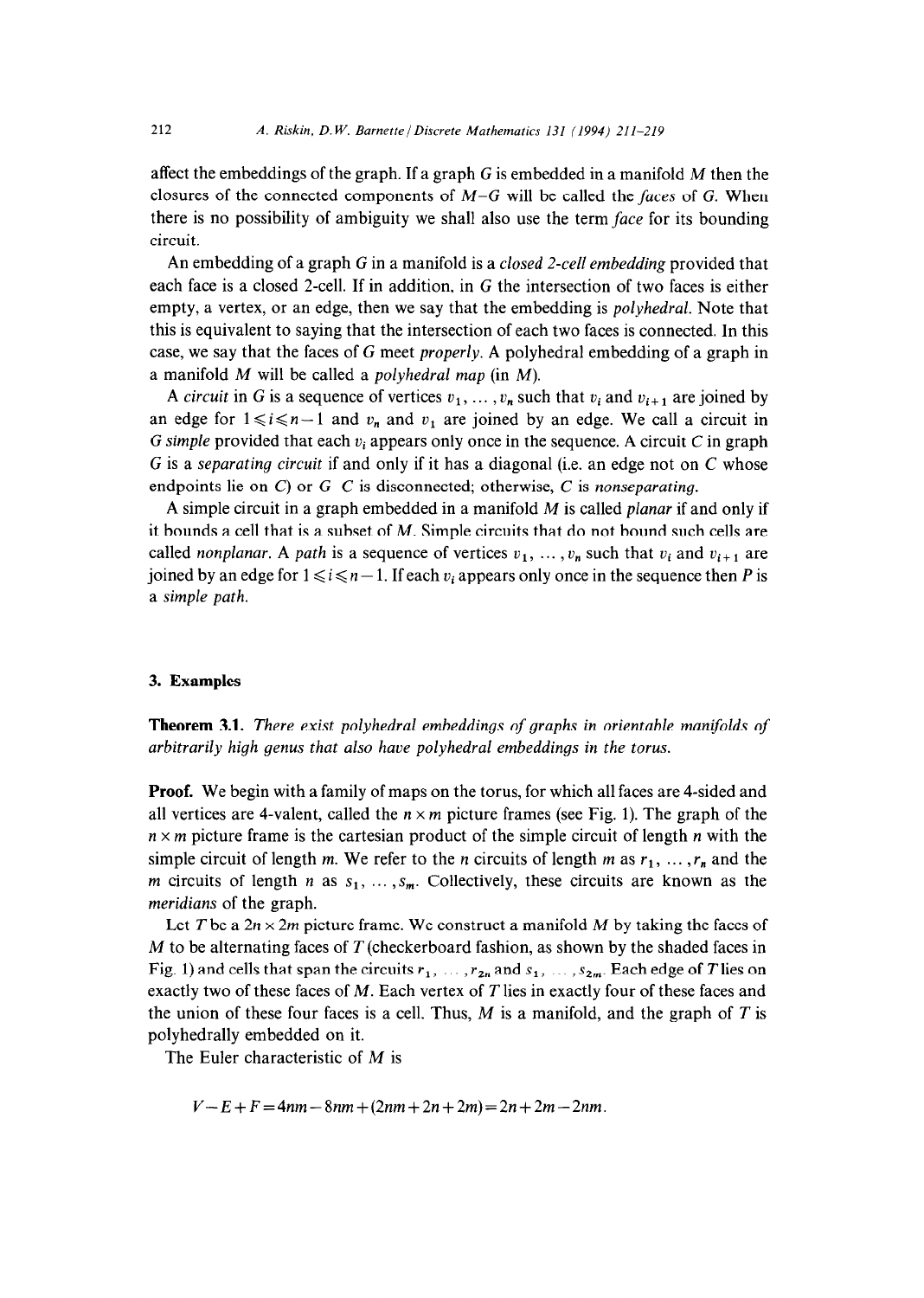



For large values of m and *n, we* get large negative Euler characteristics, and thus arbitrarily large genera. To see that M is orientable, we give an orientation to the  $r_i$ 's and  $s_i$ 's (alternating directions as in Fig. 1). This gives an orientation for the faces of M that are not faces of the picture frame, and induces a compatible orientation on the picture frame faces in  $M$ .

**Theorem 3.2.** *There exist graphs with polyhedral embeddings in manifolds (both orientable and nonorientable) of arbitrarily low Euler characteristic which also have polyhedral embeddings in the projective plane.* 

**Proof.** Our proof is similar to the proof of Theorem 3.1. We consider a family of graphs  ${G_i}$  embedded in the projective plane. Fig. 2 shows graphs  $G_4$  and  $G_6$ . Each  $G_i$ is the union of *i* nonplanar circuits  $C_i$ , each two intersecting on exactly one vertex. In each  $G_i$  there is one face  $F$  that has an edge on each circuit.

We construct a manifold M by taking as faces, a set S of alternate faces of  $G_{2i}$  as indicated by shading in Fig. 2, together with cells spanning each of the  $C_i$ 's. As in Theorem 3.1, the surface M is a manifold. Clearly, all faces meet properly for  $i \ge 3$ , so the embedding in *M* is polyhedral.

To see that *M* is orientable, we take an arbitrary orientation of one of the  $C_i$ 's. Now, alternating  $C_i$ 's in the disc representation of  $G_{2i}$  are given orientations in the opposite direction (see figure). This orientation of the  $C_i$ 's admits a compatible orientation of the faces of  $G_i$  in M. Note that this process yields a polyhedral embedding of  $G_6$  on the torus.

To get a nonorientable manifold  $M'$ , we use the set of faces of  $G_{2i}$  not in S and the circuits  $C_i$  spanned by cells. To see that  $M'$  is not orientable, take an orientation of  $F$ . This will force orientations on each  $C_i$  going in the same direction. Now, however, if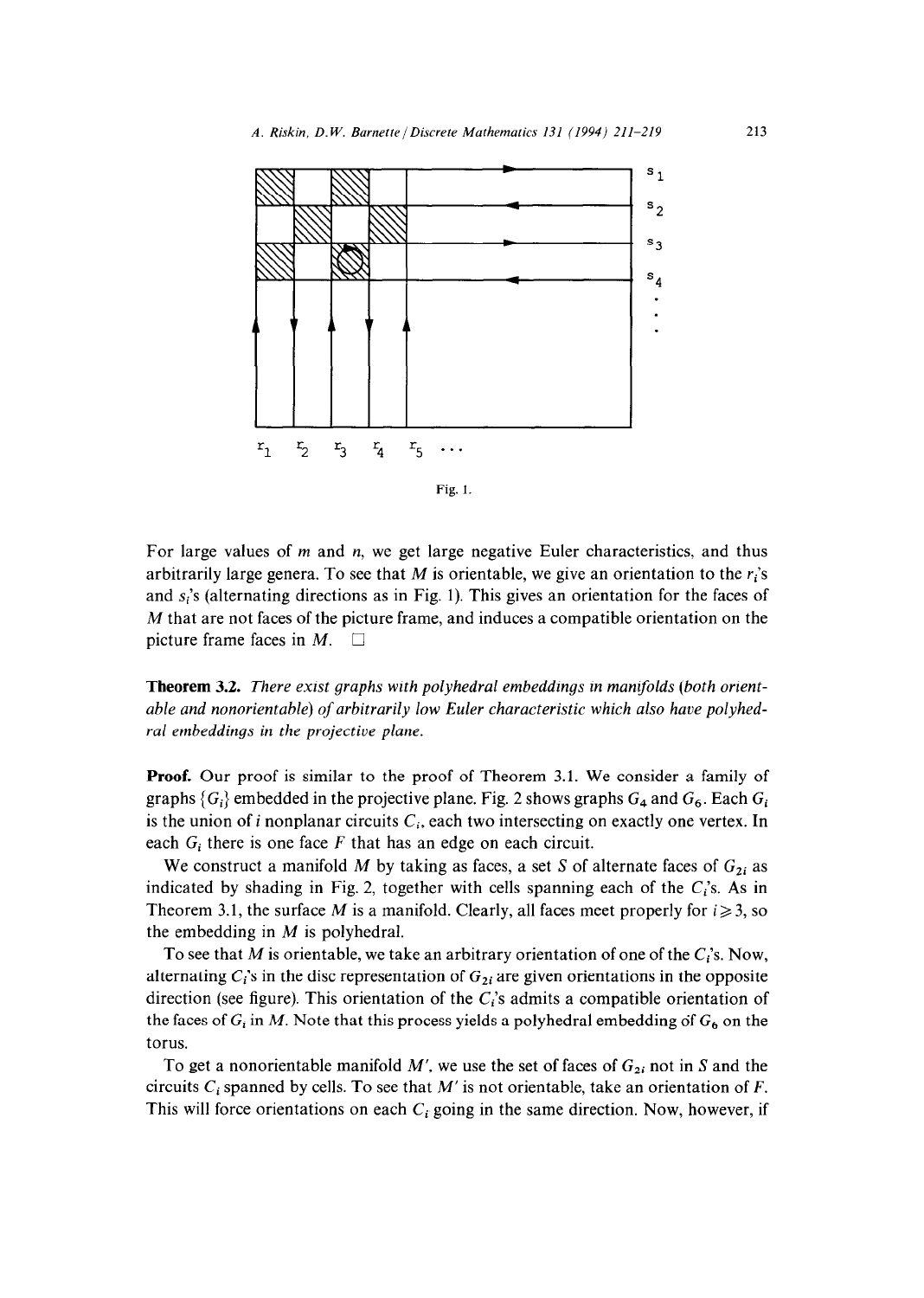



we take any 4-sided face of  $G_{2i}$  in  $M'$ , say one meeting  $F$  on a vertex, the direction of the orientations along its edges will not be in one direction around the boundary of *F,*  and thus *M'* is not orientable. Computation of the Euler characteristic will show that *M* and *M'* can have arbitrarily high genus.  $\Box$ 

#### 4. **The noninterpolation of polyhedral maps**

In this section, we prove the following theorem.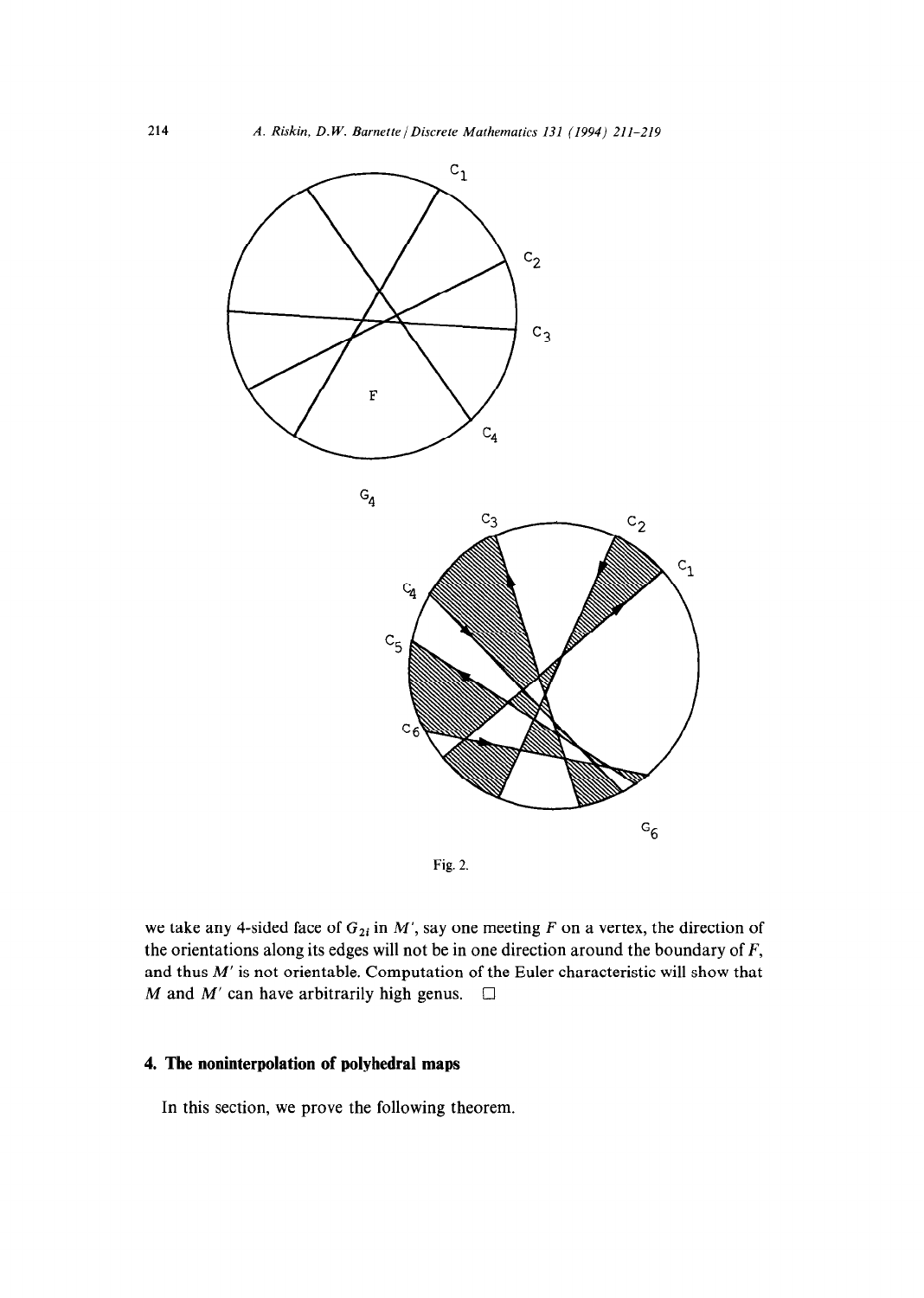**Theorem 4.1.** If the  $2n \times 2n$  picture frame  $(n \geq 3)$  is polyhedrally embeddable in an *orientable surface of genus*  $\gamma > 1$ , *then*  $\gamma > \frac{5}{4}n - \frac{3}{2}$ .

In particular, this implies that a Duke-interpolation-type theorem does not hold for polyhedral embeddings, since the  $6 \times 6$  picture frame is polyhedrally embeddable in the torus, and by Theorem 3.1, the orientable surface of genus 4, but not in the double torus. Throughout this section,  $P_n$  will refer to the graph of the  $2n \times 2n$  picture frame  $(n \geq 3)$ , the *standard embedding* of  $P_n$  will refer to the embedding given in Fig. 1, and M will refer to some polyhedral embedding of  $P_n$  other than the standard one. Note that a 2-cell embedding of  $P_3$  on the double torus can be constructed from the standard toroidal embedding by inserting a handle across two faces which meet at a vertex and using it to switch the way the edges are connected (see Fig. 3). The embedding thus produced can be directly seen to be nonpolyhedral since the two g-sided faces meet each other improperly. Of course, Theorem 4.1 guarantees that no polyhedral embedding can be found.

We shall need several theorems of Barnette about polyhedral maps in manifolds. The first is that the dual of such a map is again a polyhedral map  $(2)$ , see also [6]). The second is that the vertices of a face of a polyhedral map do not disconnect the graph. This follows from duality and a theorem of Barnette's [l] that implies that the set of faces of a polyhedral map missing a vertex form a strongly connected complex.

These two theorems imply the following results.

**Lemma 4.2.** *Given any two vertices x and y of a polyhedral map M and any face F of M, there is a path from x to y in M missing F except possibly at x and y.* 

**Corollary** *4.3. A face F of a polyhedral map is a nonseparating circuit.* 

**Proof.** By the previous lemma, the complement of the face is a connected graph, and since faces meet properly, no edge not on  $F$  has both its endpoints on  $F$ .  $\Box$ 

*Now,* by the *length* of a face *F, we* mean the length of the bounding circuit of *F,*  which we will denote  $f(F)$ . Note that because each face of M must be a nonseparating circuit, no such face can meet a square face of the standard embedding in more than two edges without being the square face itself. Finally, if a nonseparating circuit C of *P,* meets a face S of the standard embedding in two edges, we call S a *corner* of C.

**Lemma 4.4.** *If every face of M is either of length 4 or of length 2n, then M is either the standard embedding of*  $P_n$  *or is of genus*  $(n-1)^2$ .

**Proof.** Note that the only circuits of length 4 in  $P_n$  ( $n \ge 3$ ) are the square faces of the standard embedding, and that the only nonseparating circuits of length *2n* are its meridians. If all faces of *M* are square, then since the only circuits of length 4 in  $P_n$  $(n \geq 3)$  are the 4*n*<sup>2</sup> ones which bound faces in the standard embedding, *M* has exactly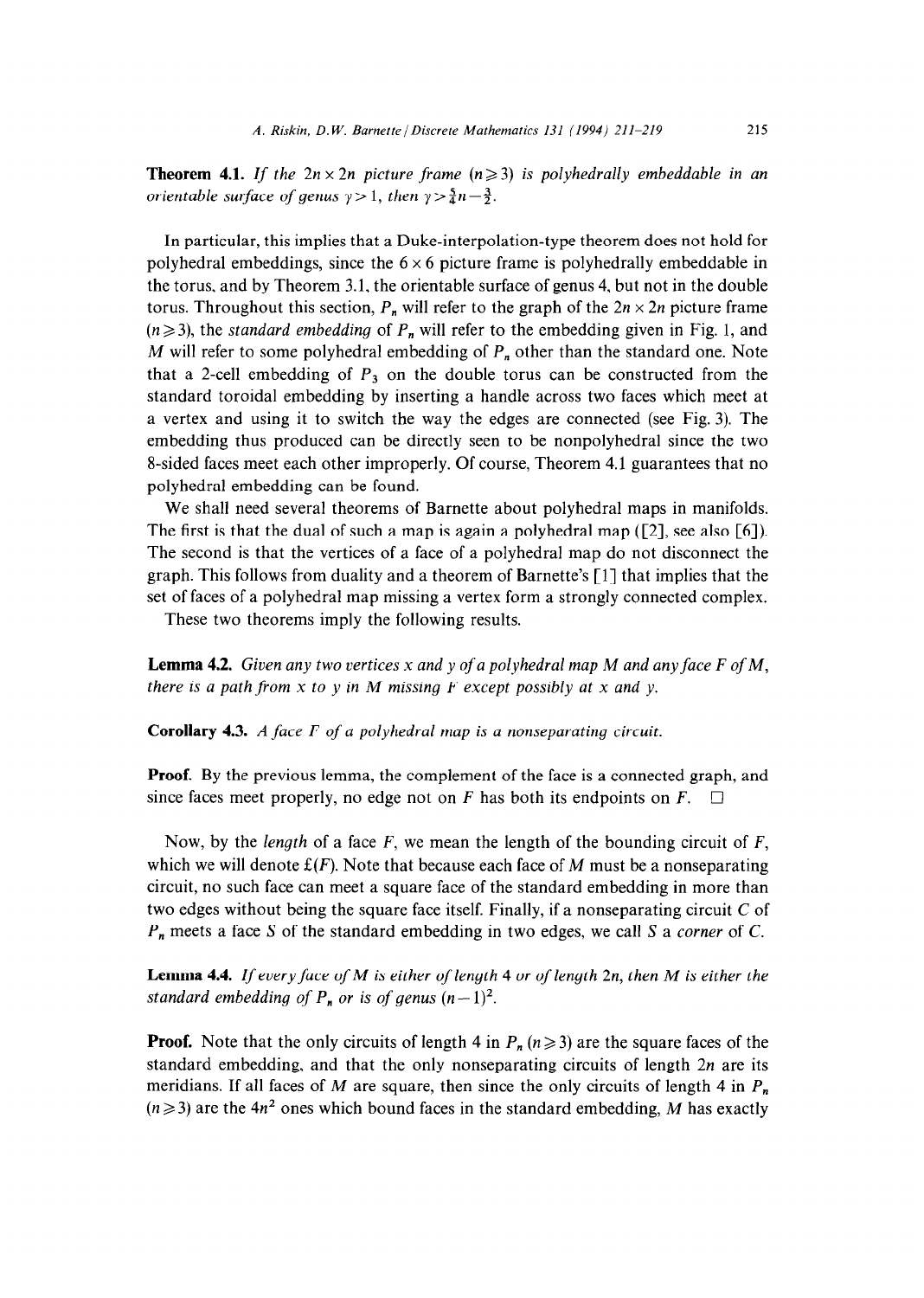

Fig. 3

the same circuits bounding faces as the standard embedding, and therefore *M* is identical to the standard embedding. Thus, we may assume that there is a face *F* of length *2n.* Let e be an edge in *F.* There is no nonseparating circuit of length *2n* other than *F* which contains e, and thus the second face containing e must be a square. If  $f \in F$  is an edge which shares a vertex with e, the square faces G and H containing e and f cannot share an edge, for if they did, there could not be two faces containing the fourth edge meeting vertex  $F \cap G \cap H$ . Thus, the 2n square faces of M meeting F must lie on alternating sides of *F.* Similar arguments will show that there must be 2n faces of length  $2n$  meeting  $F$  in a vertex alone, and in fact that all the  $4n$  meridians of  $P_n$  must bound faces in *M.* Since the meridians are the only nonseparating circuits of length *2n,*  all other faces of *M* must be square. Since  $P_n$  has  $8n^2$  edges and  $16n^2 = 2E =$  $\sum_{R \in M} f(R) = (4n)(2n) + 4s$ , where s is the number of square faces of *M*, then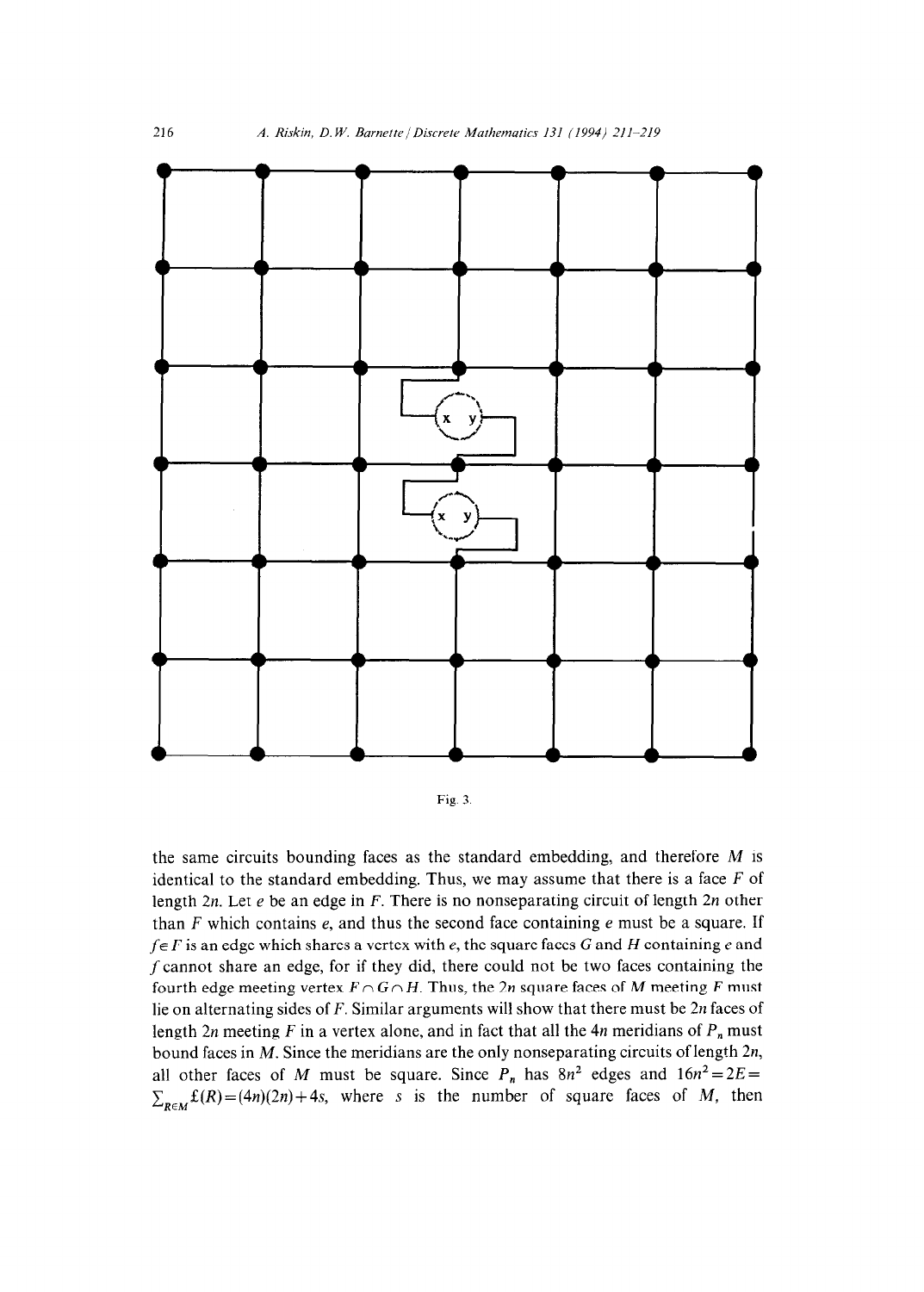|                   | k                              | ı | t            |                                          |                      |   |  |
|-------------------|--------------------------------|---|--------------|------------------------------------------|----------------------|---|--|
| р                 | $\boldsymbol{\mathsf{x}}$<br>n | m | s            | ÷                                        | i                    |   |  |
| $\pmb{\chi}$<br>q | r                              |   | $\mathbf{C}$ | $\boldsymbol{\mathsf{x}}$<br>$\mathbf d$ | $\mathbf{e}$         |   |  |
|                   |                                |   |              |                                          |                      |   |  |
|                   |                                | a | $\mathbf{b}$ | $\boldsymbol{\mathsf{x}}$<br>u           |                      | v |  |
|                   |                                |   |              | h                                        | ĽĒ<br>$\overline{a}$ |   |  |



 $16n^2 = 8n^2 + 4s$ , i.e. so  $s = 2n^2$ ; thus, M has  $4n + 2n^2$  faces. Hence, by Euler's formula,  $2-2y=V-E+F=4n^2-8n^2+4n+2n^2=-2n^2+4n$ , so  $1-y=-n^2+2n$ , i.e.  $y=$  $n^2-2n+1=(n-1)^2$ .  $\Box$ 

**Lemma 4.5.** *Let F be a face of M with*  $f(F) > 2n$ *. Then F has two disjoint corners not joined by un edge.* 

**Proof.** Since  $\mathfrak{L}(F) > 2n$  and *F* is a simple circuit, clearly *F* must contain at least two corners. If *F* has exactly two, they must be disjoint and not joined by an edge, or *F* will fail to be a simple circuit. Thus, we may assume that *F* has at least three corners *H, J,*  and *K.* 

Let  $F \cap H = \{ab, bc\}$  (see Fig. 4), and suppose that when travelling along *F* in the indicated direction, *K* is the second corner encountered, after *H.* If *K* is disjoint from *H* and not connected to it by an edge, we are done. Otherwise *K* must be one of the four squares marked by an "x" in Fig. 4. If *K* is the face containing vertices *d*, *e*, and *f*, then  $F$  must contain the path *abcdef*. Vertex  $g$  must be next on  $F$ , because if  $v$  is the next vertex then the face containing  $e, f$ , and v will not be joined to  $H$  by an edge, while vertex u is ruled out as the next vertex, because otherwise *F* would have a diagonal. Since *F* is nonseparating,  $h \notin F$ . Thus, *F* must either have a corner disjoint from *H* and not joined to it by an edge, or else contain the entire meridian determined by edge  $ef$ . The latter is not possible, and so the former must be true.

Now, if *K* is face *jdei,* then *F* must either contain path *abcdei* or path *abcsjie.* If *K* is face *klmn* then *F* must contain either path *abcsmnk* or path *abcstlkn.* If *K* is face *pqrn,*  then *F* must contain path *abcsmnpq.* In each of these cases, *F* can be shown to contain a corner having the requisite properties by arguments similar to those used above.  $\square$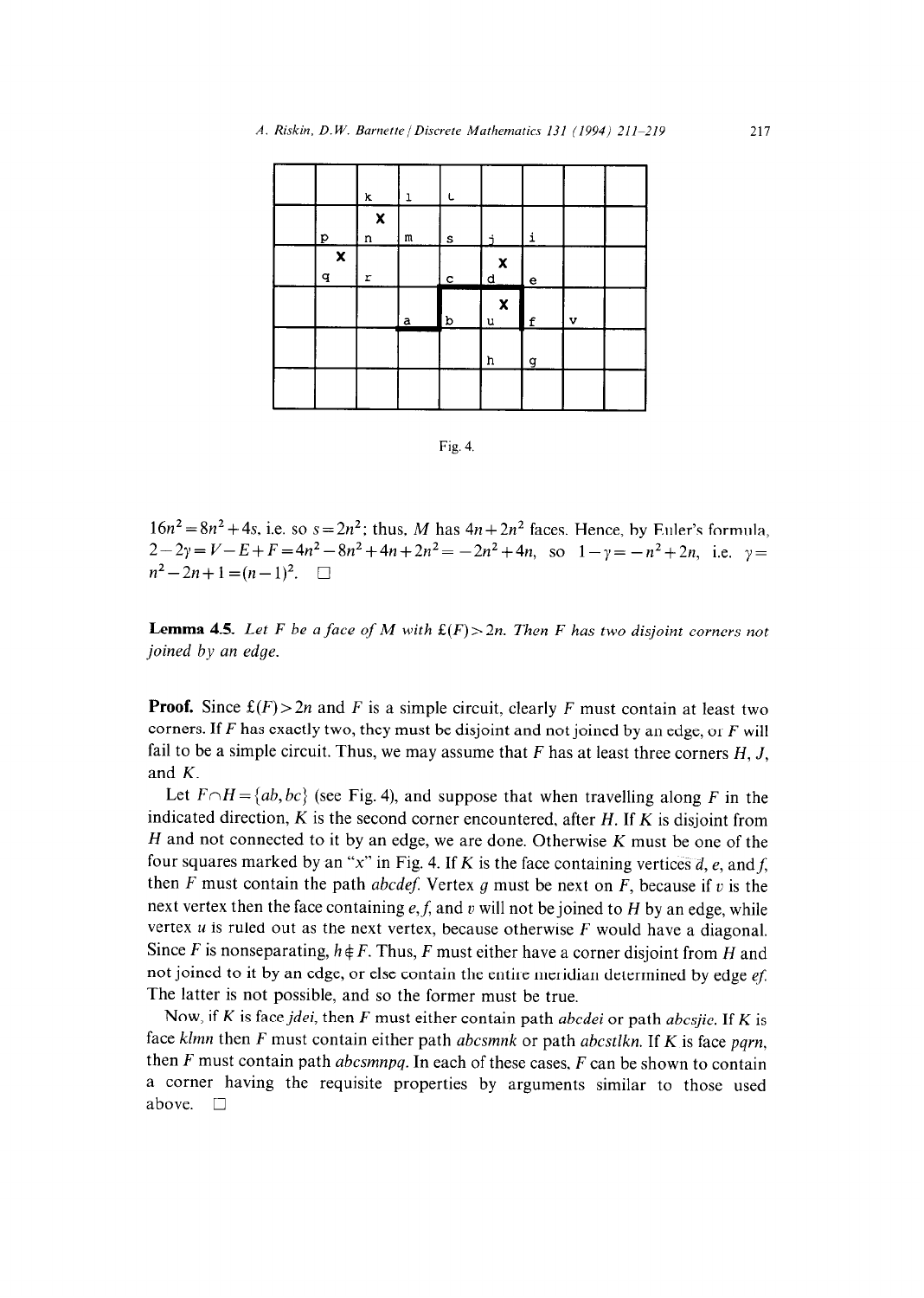**Proof of Theorem 4.1.** Any planar circuit in the standard embedding, other than the faces of that embedding, is separating. Clearly, the meridians are the shortest nonplanar circuits; thus, if  $P_n$  has an embedding M other than the standard one, it must have a face of length  $\geq 2n$ . If all such faces are of length 2n, then by Lemma 4.4,  $\gamma = (n-1)^2 > \frac{5}{4}n-\frac{3}{2}$ . Thus, we may assume there is a face F of length  $> 2n$ .

Let  $H$  and  $K$  be the two faces of the standard embedding guaranteed by Lemma 4.4. Let *H* consist of vertices *bcde*, and suppose that  $H \cap F = \{bc, cd\}$ . Now, *H* cannot be a face in *M,* since it meets *F* improperly. Thus, one of the two faces of *M* containing edge *ed* must have length  $\geq 2n$ , and likewise for one of the two faces of *M* containing edge *eb.* Neither of these two faces can be identical with *F,* for if *F* contained a third edge of *H, F* would be *H* itself. The two faces cannot be identical with each other, for if they were, that face would meet *F* improperly.

Analogously, there are two faces of length $\geq 2n$ , different from *F* and from each other, derived from *K.* Neither of the faces associated with K can be identical with either of the faces associated with *H* because, due to the fact that *H* and *K* are disjoint and not joined by an edge, such a face would meet *F* improperly. Thus, *M* has at least four faces of length  $\ge 2n$  and one of length  $> 2n$ .

Now,  $P_n$  has  $4n^2$  vertices and  $8n^2$  edges. Let f denote the number of faces of M. Then a standard counting argument reveals that  $16n^2 = \sum_{R \in M} f(R) > 10n + (f-5)4$ , and thus that  $4n^2 - \frac{5}{2}n + 5 > f$  and so by Euler's equation,

$$
2 - 2\gamma = 4n^2 - 8n^2 + f < -4n^2 + 4n^2 - \frac{5}{2}n + 5
$$

and the desired inequality follows immediately.  $\Box$ 

Note that the assumption of polyhedrality is essential to the proof of Theorem 4.1, and thus the question of whether an interpolation theorem holds for closed 2-cell embeddings is still open. We also conjecture that the lower bound on  $\gamma$  given in Theorem 4.1 is not the best possible, and that in fact the only two polyhedral embeddings of any of the  $2m \times 2n$  picture frames are the standard ones and the one given in Theorem 3.1. By mimicking the proof of Theorem 4.1 using the existence (in *M)* of a single face of length  $\geq 2n$ , it is possible to get a different lower bound which, although worse, is still sufficient to show noninterpolation. However, prefer to get the better bound, since we find the question of the polyhedral embedding range of the picture frames interesting in its own right.

Siran [S] has a result similar to ours: he shows that signed graph embeddings do not necessarily interpolate. Finally, other examples of graphs which have polyhedral embeddings in surfaces of different genera can be produced by applying results of C. Schulz. Satz 6 of [4] states that the boundary complex of a 4-dimensional prism over a 3-polytope with no faces of odd length contains exactly three subsurfaces which contain all vertices and edges of the prism (Schulz refers to such subsurfaces as *Hamilton–Flächen*). This theorem may be applied, e.g. to the 2-fold prism over the 2n-gon to produce many examples which will in general have different genera.